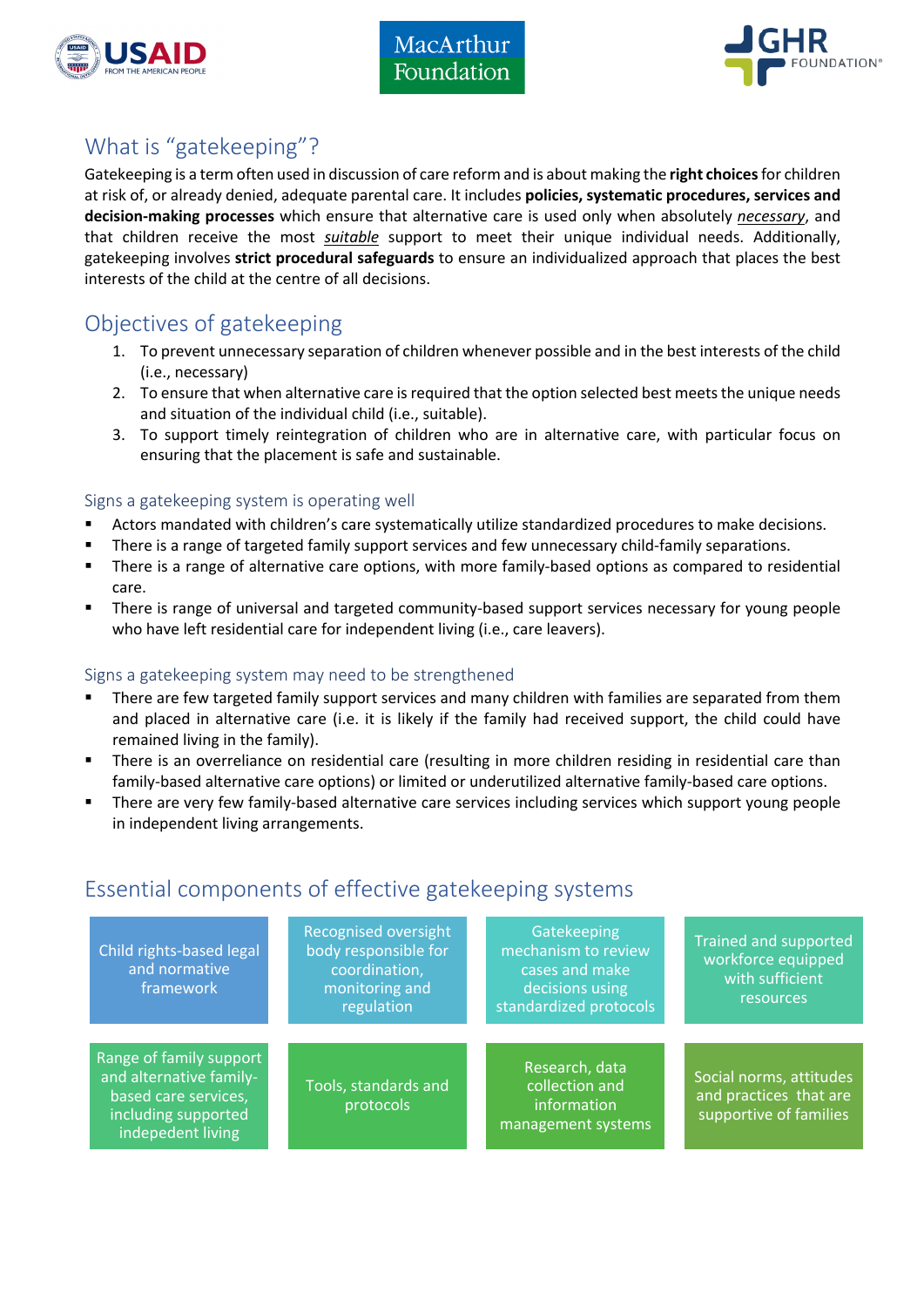## Core principles of effective gatekeeping

**Necessity** 

§Placement into alternative care must only be considered **when all resources have been exhausted to prevent family separation, or when it is in the child's best interest to be removed from the family** as they have experienced, or are at risk of experiencing, significant harm.

- §Family dynamics and situations can change quickly, so there should be ongoing assessment of necessity (i.e. is it still necessary for the child to be away from their family, or has the situation improved?)
- §Think of necessity in health terms we want to do everything possible to "fix" an injury/illness and we **start with the least invasive targeted interventions.** For example, if our arm had a cut which was infected and painful, would we first think to amputate the arm? Would this seem *necessary*? Or would we start by treating the cut and the root cause of the infection? Applying this metaphor to children's care, when we "amputate" children from families, rather than treating the "infection", we see many children unnecessarily placed in alternative care

## **Suitability**

§If a child's situation has been rigorously assessed and alternative care has been deemed 'necessary,' an appropriate alternative care option should be selected, i.e. an option that is **'suitable' to best meet the child's unique needs and situation**.

- §This principle requires that **a range of alternative care options be available, to ensure that real choice exists and that there are varied care options suitable for children of different ages, stages and abilities.**
- §Children grow and develop rapidly, meaning similar to the principle of necessity, the principle of suitability should also be reviewed and examined on a regular basis (i.e. it must be assessed that the placement is still suitable to best meet the needs of the child).
- §To ensure that an alternative care option is suitable to the unique strengths, needs and situation of the child, it is critically important that the **child is provided with an opportunity to express his or her opinions to** inform the decision. This participation should reflect the age and evolving capacities of the child.

## Best interest of the child

Throughout gatekeeping processes, the best interests of the child should be **the determining factor of all decisions in gatekeeping.** 

Factors to be considered in determining the best interest of the child include: §Views of the child.

- §Safe environment able to meet the unique
- needs and abilities of the child.
- §Proximity to family and community relationships, including school, when possible.
- §Links to ethnic, cultural, linguistic and religious communities of the child.
- §Development and identity needs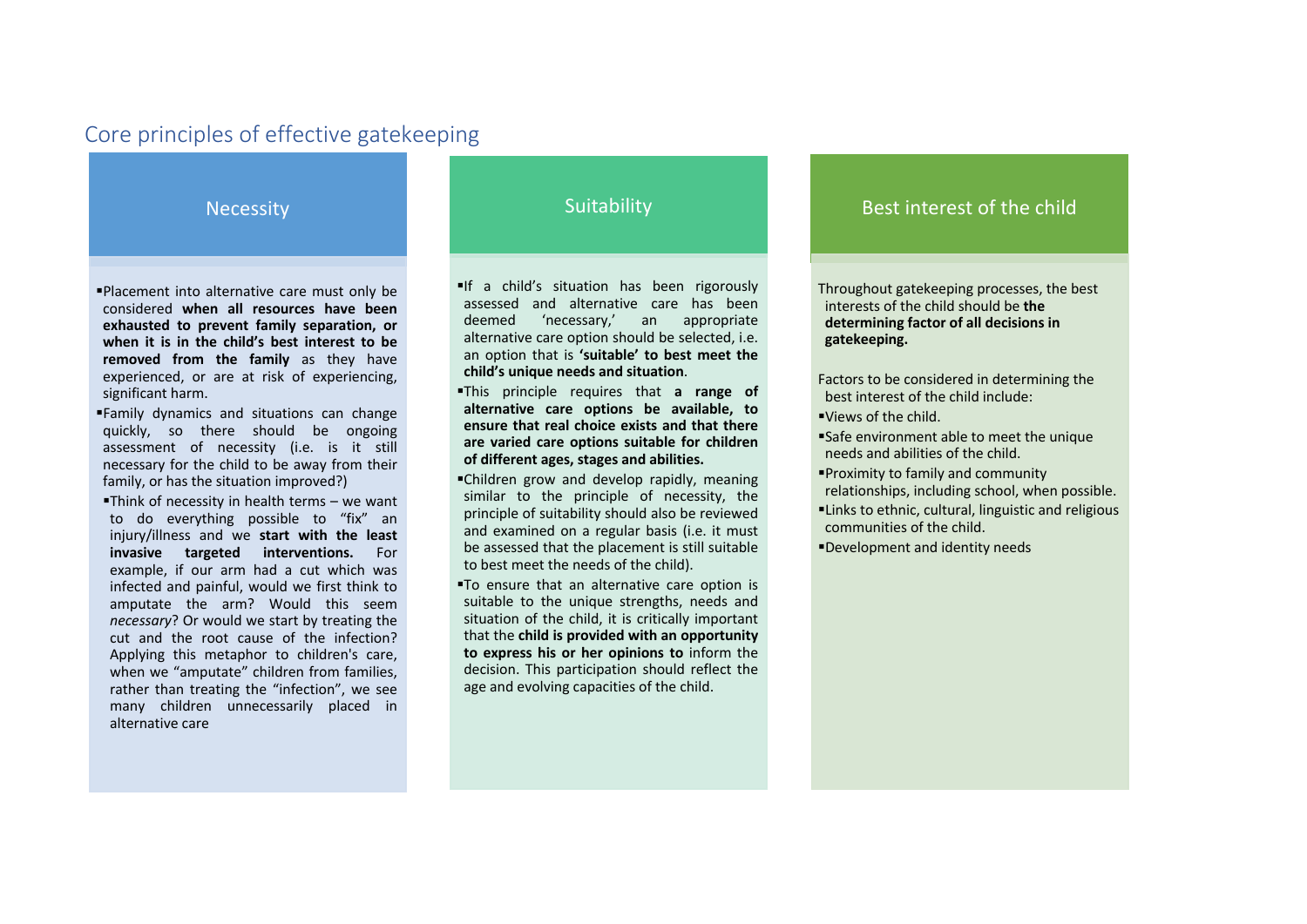## Frequently asked questions

1. **What is the difference between a gatekeeping system and a gatekeeping mechanism?** Gatekeeping systems comprise the total child protection system; all actors who are involved in the child protection system have a gatekeeping role/function.

The gatekeeping mechanism is *one component* of the broader gatekeeping system. The gatekeeping mechanism is a group of people who make decisions about children's care based on rigorous assessment. The UN Guidelines for the Alternative Care of Children notes that decision-making should:

- § "be *carried out on a case-by-case basis"*
- § *"by suitably qualified professionals"*
- § *"in a multidisciplinary team"*
- **2. Who decides if it is necessary to remove a child from their family and who chooses the most suitable type of care (i.e. who decides what is in the child's best interest)?** The gatekeeping mechanism, taking into account views of the child, family, other relevant supporting actors, and case worker recommendation, should make decisions about the removal of children (principle of necessity) from their families and the most suitable type of alternative care (principle of suitability). The gatekeeping mechanism should be comprised of a multidisciplinary team with relevant skills and expertise related to child development and protection, children's rights and alternative care. They should follow strict procedural protocols when making decisions, to ensure that decisions are robust, safe and in the best interest of the child.

### **3. Does gatekeeping have a role in the prevention of family separation?**

Yes. Gatekeeping plays a critical role in preventing child-family separation. One of gatekeeping's primary objectives is to prevent the unnecessary separation of children from their families. The diagram to the right demonstrates how effective gatekeeping prevents family separation. When a family is in crisis and a child becomes at risk of separation (step 1), an assessment is conducted to determine what the cause of potential separation might be, and what kind of support might help the family to keep their child. The gatekeeping mechanism makes recommendations about how to best



support the family (step 2), and these recommendations are then implemented (step 3) to help the family to care for their child, and to ensure the child remains in their family (step 4).

### **4. Is gatekeeping only about deinstitutionalisation?**

No. Gatekeeping also involves preventing the unnecessary separation of children from their families by careful assessment, standardized review processes and facilitation of linkages to relevant social services with the aim of supporting families to care for their children. Gatkeeping plays significant role in preventing separation with an aim towards family strengthening. Gatekeeping also relates to reintegrating